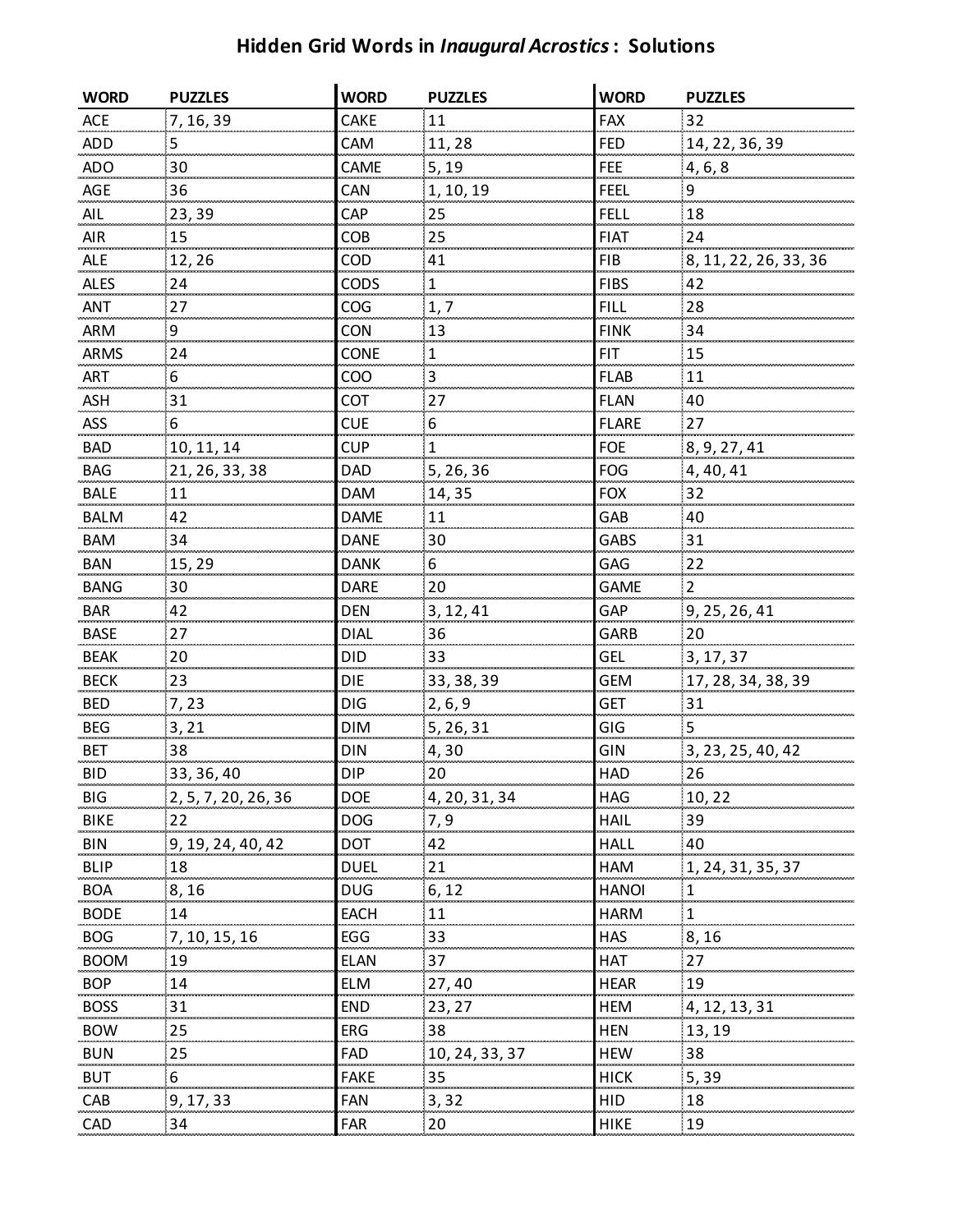## **Hidden Grid Words in** *Inaugural Acrostics***: Solutions**

| HOE         | 7,14                     | LIP          | 1, 24          | <b>PAIN</b>  | 29            |
|-------------|--------------------------|--------------|----------------|--------------|---------------|
| <b>HOG</b>  | 1, 7, 12, 14, 26, 37     | LOB          | 27             | PALE         | 4             |
| <b>HOME</b> | 12                       | LOCK         | 19             | <b>PAPEL</b> | 21            |
| <b>HOOD</b> | 9                        | LOP          | 16, 20         | PAW          | 32            |
| <b>HOP</b>  | 9, 24, 41                | <b>MAD</b>   | 11, 14, 39     | PEA          | 8, 16, 17, 18 |
| HOT         | 6, 24                    | <b>MAGE</b>  | 9              | PEG          | 4, 6, 18, 38  |
| HOW         | 10, 21                   | MAIL         | 17             | <b>PEN</b>   | 42            |
| <b>HUG</b>  | 10                       | MALL         | 26             | <b>PENT</b>  | 6             |
| <b>HUT</b>  | 15                       | <b>MAN</b>   | 14, 16         | PEP          | 42            |
| ICE         | 22                       | <b>MANE</b>  | 12             | <b>PEW</b>   | 38            |
| ICED        | 35                       | <b>MAP</b>   | 37             | PIE          | 9, 13, 30     |
| <b>ION</b>  | 7                        | <b>MAT</b>   | 42             | PIER         | 24            |
| <b>IRE</b>  | 42                       | <b>MATE</b>  | $\mathbf 1$    | PIG          | 26            |
| JAB         | 5, 10, 14, 24, 35        | <b>MAUI</b>  | $\mathbf{1}$   | PIN          | 9, 14, 24     |
| JAM         | 11, 18, 19, 35           | <b>MEEK</b>  | 1, 16          | <b>PINS</b>  | 42            |
| JAR         | 9                        | <b>MEMO</b>  | 40             | PLAN         | 19            |
| JET         | 6                        | <b>MEN</b>   | 23, 29, 40     | PLUM         | 15            |
| JIB         | 26                       | <b>MEND</b>  | 34             | POD          | 27            |
| JIG         | 4, 7, 19, 22, 35, 36     | <b>MET</b>   | 19             | <b>POKE</b>  | 37            |
| <b>JIP</b>  | 3,38                     | <b>MICE</b>  | 19             | <b>PUN</b>   | 8             |
| <b>JOB</b>  | 18, 27, 34               | <b>MITE</b>  | 12             | <b>RAG</b>   | 14, 19        |
| <b>JOE</b>  | 8,34                     | <b>MOB</b>   | 20, 24, 40     | <b>RAKE</b>  | 16            |
| <b>JOG</b>  | 21                       | <b>MOCK</b>  | 20             | <b>RAN</b>   | 26            |
| JOT         | 19,24                    | <b>MOP</b>   | 30             | <b>RAP</b>   | 14            |
| KEG         | 20,28                    | <b>MOW</b>   | 10,21          | <b>RASP</b>  | 31            |
| KID         | 7                        | <b>MUD</b>   | 15             | <b>REAR</b>  | 27            |
| <b>KIN</b>  | 4, 9, 18, 20, 21, 30, 41 | <b>MUGS</b>  | 12             | <b>RED</b>   | 20            |
| <b>KING</b> | 3                        | <b>NAG</b>   | 2, 9, 32       | <b>RID</b>   | 24            |
| LAB         | 11, 17, 36, 39, 42       | <b>NAP</b>   | 34             | <b>RIGS</b>  | 19            |
| <b>LAD</b>  | 23, 24, 28, 42           | <b>NICKS</b> | 15             | <b>RIM</b>   | 9             |
| LAG         | 34, 42                   | NIL.         | 13, 29         | <b>RIP</b>   | 38            |
| LAMB        | 11                       | <b>NIP</b>   | 14             | <b>ROAD</b>  | 17            |
| LAME        | 26                       | <b>NOD</b>   | 6,34           | <b>ROB</b>   | 27            |
| LANE        | 14                       | <b>NOG</b>   | 7, 30          | <b>ROBE</b>  | 16            |
| LANK        | 31                       | <b>NOOK</b>  | 7              | <b>ROD</b>   | 21            |
| LAP         | 4,41                     | <b>NOR</b>   | 12             | <b>ROE</b>   | 10,42         |
| LAW         | 32                       | <b>NUT</b>   | 32,42          | <b>ROT</b>   | 27            |
| <b>LEAD</b> | 28                       | OAR          | 8,13           | <b>RUB</b>   | 1             |
| LED         | 35,42                    | <b>OBIT</b>  | 32             | <b>RUG</b>   | 1, 12         |
| LEG         | 7                        | ONCE         |                | <b>RUIN</b>  | 1             |
| LEI         | 29,36                    | ONE          |                | <b>RUM</b>   | 21,32         |
| <b>LET</b>  | 6,42                     | ORB          | 20,38          | <b>RUMPS</b> | 38            |
| LID         | 14, 36, 39, 42           | ORGASM       | 27             | SAND         | 27            |
| LIE         | 5, 10, 35, 40            | OVAL         | 32             | SAP          | 24            |
| LINK        | 29                       | PAD          | 25, 30, 37, 41 | SAT          | 24,42         |
|             |                          |              |                |              |               |